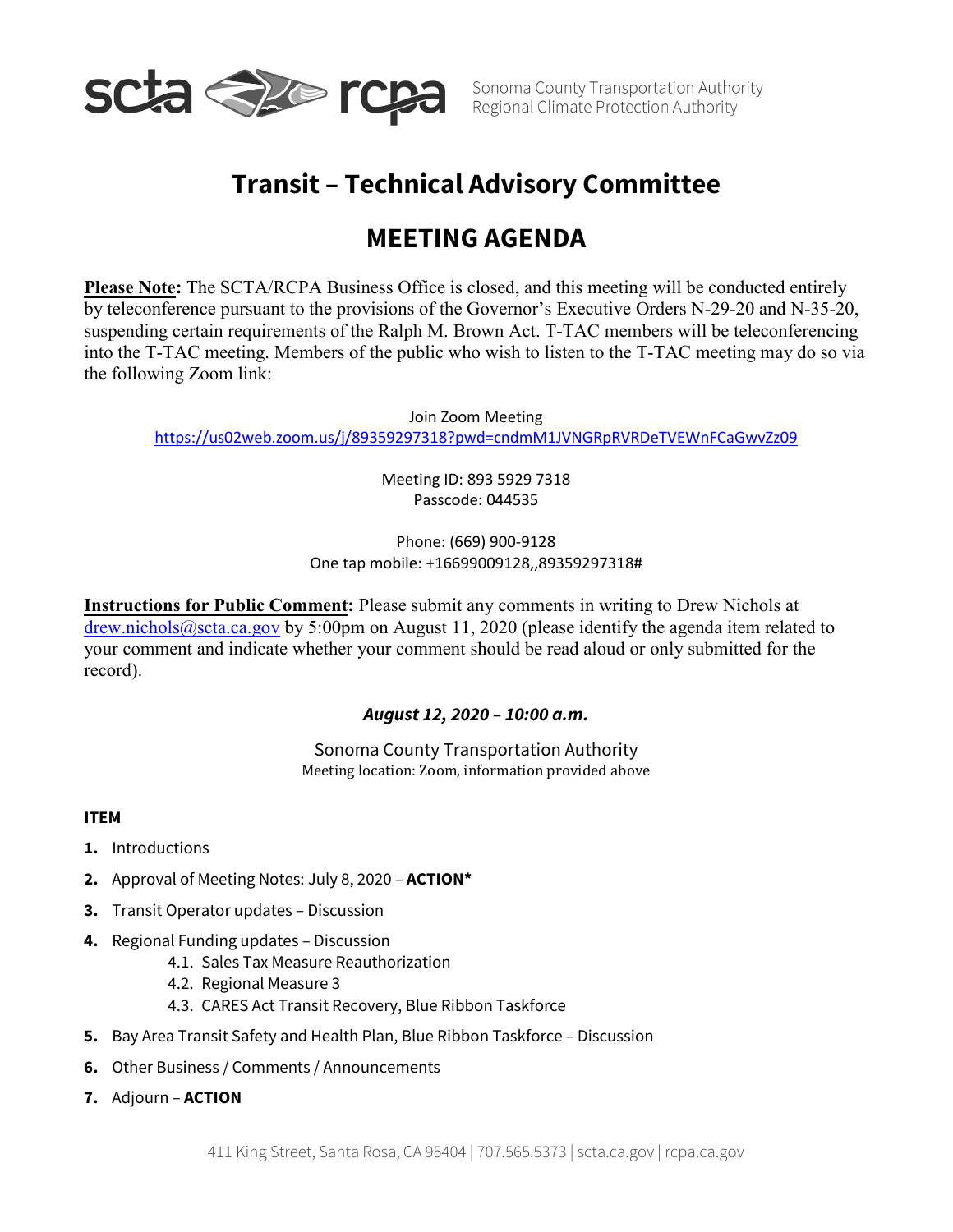#### The next **SCTA/RCPA** meeting will be held **September 14, 2020** The next **T-TAC** meeting will be held **September 9, 2020**

ACCOMMODATION FOR PERSONS LIVING WITH A DISABILITY: If you have a disability that requires the agenda materials to be in an alternate format or that requires an interpreter or other person to assist you while attending this meeting, please contact SCTA/RCPA at least 72 hours prior to the meeting to ensure arrangements for accommodation. SB 343 DOCUMENTS RELATED TO OPEN SESSION AGENDAS: Materials related to an item on this agenda submitted to the Transit-Technical Advisory Committee after distribution of the agenda packet are available for public inspection in the Sonoma County Transportation Authority office at 411 King Street, during normal business hours. Pagers, cellular telephones and all other communication devices should be turned off during the committee meeting to avoid electrical interference with the sound recording system.

TO REDUCE GHG EMISSIONS: Please consider carpooling or taking transit to this meeting. For more information chec[k www.511.org,](http://www.511.org/) [www.GoSonoma.org](http://www.gosonoma.org/)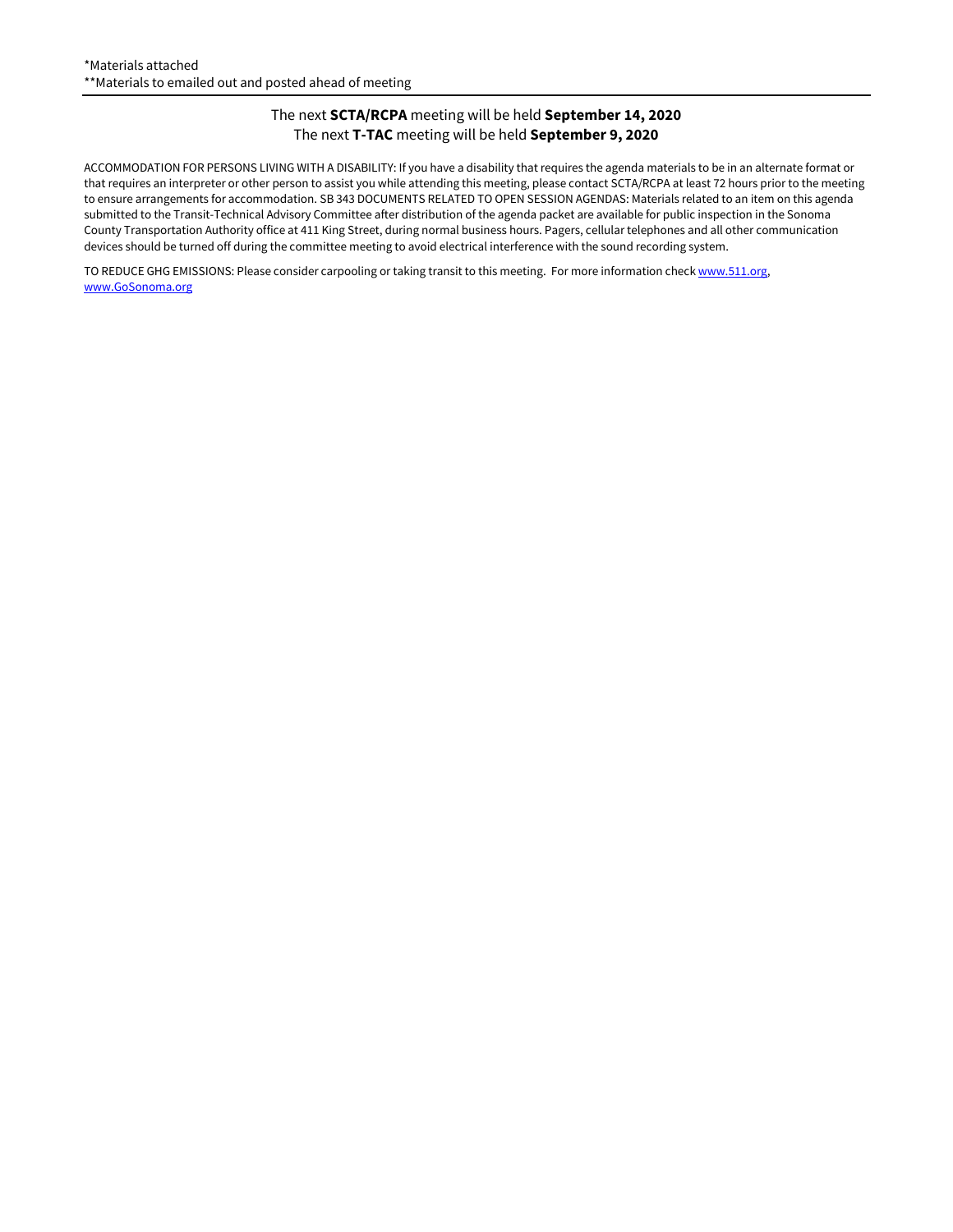

Sonoma County Transportation Authority Regional Climate Protection Authority

## **TRANSIT TECHNICAL ADVISORY COMMITTEE MEETING NOTES**

#### **Meeting Notes of July 08, 2020**

The SCTA/RCPA Business Office is closed, and this meeting was conducted entirely by teleconference pursuant to the provisions of the Governor's Executive Orders N-29-20 and N-35-20, suspending certain requirements of the Ralph M. Brown Act

#### **ITEM**

#### **1.** Introductions

Meeting called to order by Dana Turréy at 10:00 a.m.

Committee Members: Steven Schmitz, Sonoma County Transit; Sean Sosa, Santa Rosa CityBus; Rachel Ede, Santa Rosa CityBus; Matthew Wilcox, Santa Rosa CityBus Libby Payan, SMART; Robert Betts, Marin Transit; Joanne Parker, SMART; David Davenport, Golden Gate Transit; Jared Hall, Petaluma Transit.

Guests: Steve Birdlebough, Sonoma County Transportation and Land Use Coalition.

Staff: Dana Turrey; Drew Nichols; Seana Gause; Suzanne Smith; Janet Spilman; Chris Barney.

**2.** Approval of Meeting Notes: June  $10^{th}$ , 2020 – **ACTION\***

Approved as submitted.

Steve Birdlebough noted that he was not present at the June 10 meeting and was accidently included as present.

David Davenport clarified the Golden Gate Transit service changes—one will be on June 14 and one on July 12.

- **3.** Regional Funding updates, if available DISCUSSION
	- 3.1. Measure M Reporting Letter Template update

Seana Gause announced SCTA provides templates for the annual reporting letters to those who receive Measure M funding. There has been a consistent request from the Citizen's Advisory Committee in how they want to see the information.

Since each agency has been using a different format, SCTA has updated the reporting letter template and was provided to the committee.

Ms. Gause also highlighted the reporting for LBT on any increases/decreases in ridership in the given fiscal year, in addition to context as to why there was an increase/decrease and including overall ridership.

The remainder of the template looks the same as previous reporting letters and Ms. Gause encouraged the committee to review the guidelines to ensure continuity amongst project sponsors in providing the data.

Reporting letters are due September 15<sup>th</sup>.

3.2. Sales Tax Measure Reauthorization

Suzanne Smith updated the committee on the measure reauthorization.

Each council had received a presentation on the measure reauthorization. All of the jurisdictions but the Town of Winsor supported the measure. Windsor vote, 3-2, was driven by the concern of timing and having a tax-related ballot during this current time; not about the content or a desire to have the measure.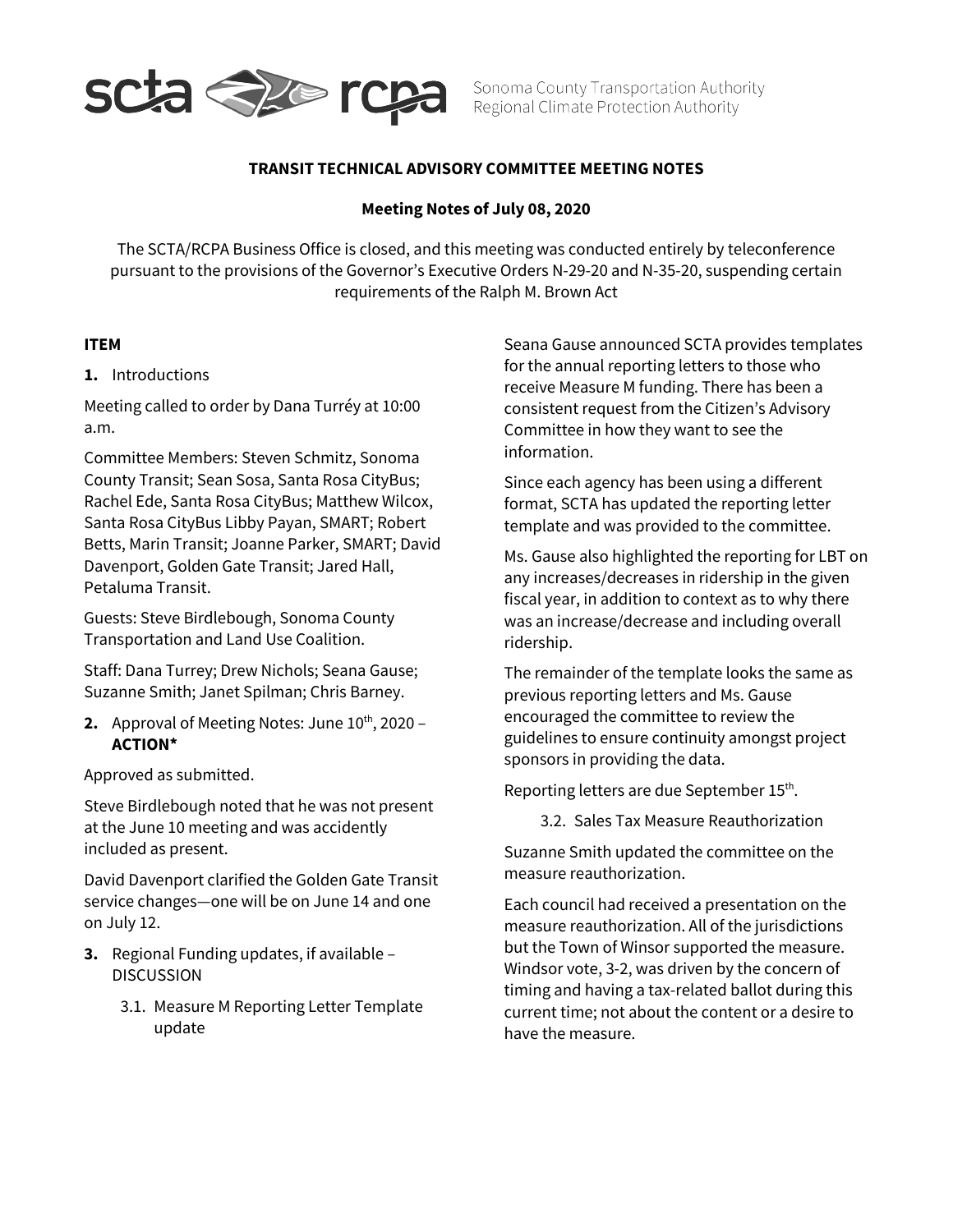A poll will be conducted this week and the results will be presented at the Board of Directors meeting on July 12. The Board will then determine whether to go forward or postpone.

3.3. Regional Measure 3

Dana Turrey updated the committee on the recent ruling by the Courts where RM3 was upheld. The deadline to appeal the decision is September 7.

Jared Hall asked if there will be an appeal.

Suzanne Smith responded that the Howard Jarvis Association believes they have the ground to appeal, however the California Supreme Court may not accept the case.

> 3.4. CARES Act Transit Recovery, Blue Ribbon **Taskforce**

Rachel Ede updated the committee on the Blue Ribbon Taskforce's efforts on the Health and Safety Plan and the CARES Act distribution. The task force forwarded the staff recommendation to MTC's Programming and Allocations Committee. Although not everyone was thrilled with the staff recommendation, there was a general consensus among the task force to help implement policy changes and to get the funding out quickly.

Jared Hall commented on recognizing the effort from the advocacy groups.

Ms. Ede further added the comments that are coming in with the different points of view.

Joanne Parker added that comments are being accepted through the following week and hoping to be completed next week.

Mr. Hall referenced the 3-foot distance idea that is currently employed in Europe.

Ms. Ede added the City of Santa Rosa will follow the CDC recommendation and that we do not have the ability to realign a different standard away from the CDC or the California Department of Public health.

**4.** Bay Area Transit Safety and Health Plan, Blue Ribbon task force

Rachel Ede spoke on the challenge with having too many passengers on the busses, face covering mandates, and supported the idea for a unified approach.

Robert Betts commented the consultant had developed a draft and was sent to the agencies for comments. There would be challenges with adopting regional guidelines due to the various operations.

There is a need for consistency in the region in how to message capacities to passengers. There is a wide range of what is acceptable in the distancing for the on-board capacities.

Mr. Betts asked if the agencies are using 6-feet distancing and if the agencies are doing pass ups when capacity is reached.

Jared Hall responded that pass ups due to capacity has not been a challenge yet, but ideas are in place if that should happen.

Ms. Ede responded CityBus has been flexible, but is becoming a hot topic. There are some trips where there are more boarding's, however no pass ups are experienced yet due to adding capacity.

There is concern that, for example, on an hourly headway when the weather is 90 degrees, what will the impact of passing be like. There is an interest in feedback from the County Health Officer and Ms. Ede suggested a collaborative ask the transit operators for guidance.

Mr. Betts responded that Marin Transit received some limited guidance, however it was an opportunity for the operators to have that conversation with each other.

Steven Schmitz commented that Sonoma County Transit is using the 6-foot distance, and have yet to experience the need to pass up yet. Ridership is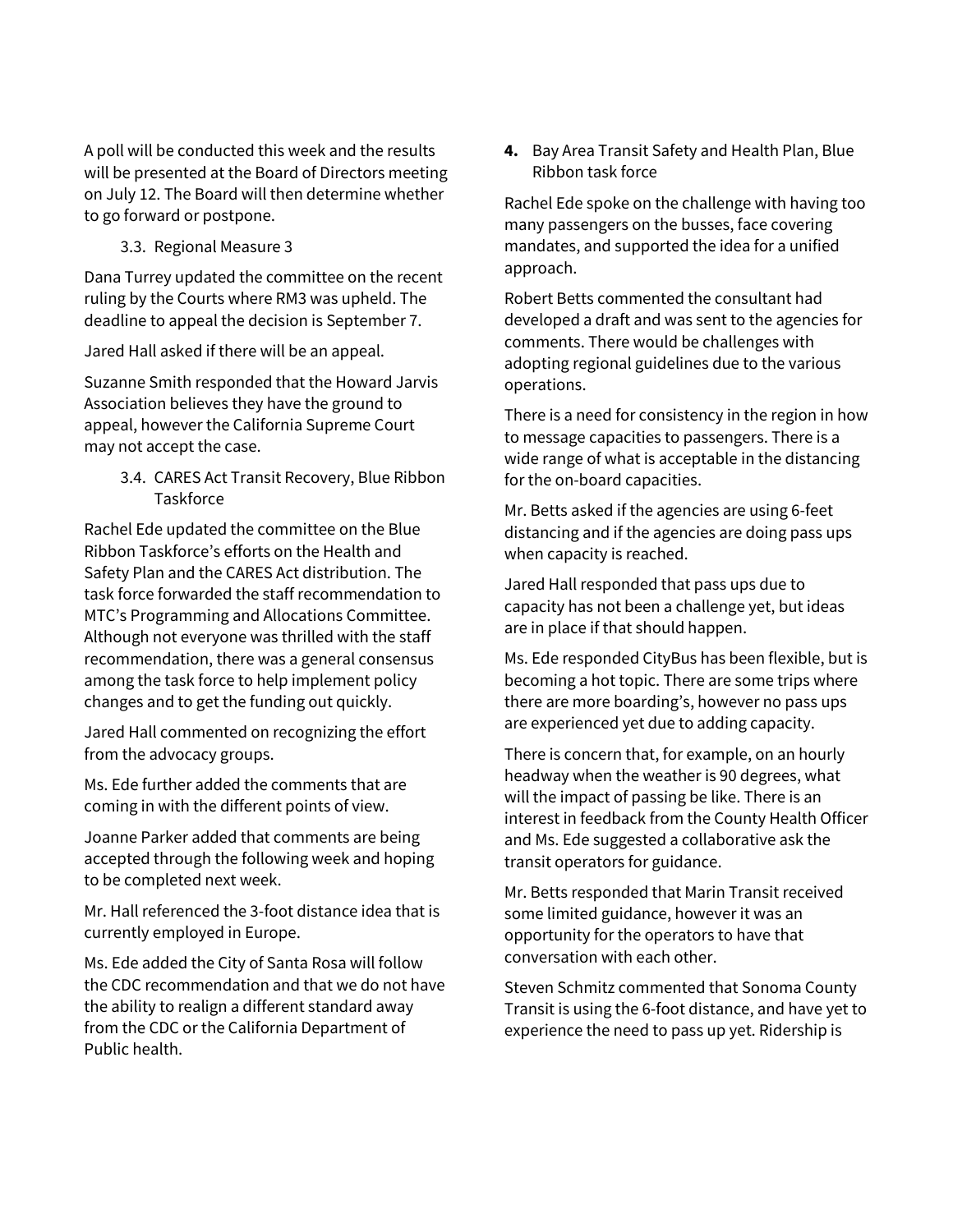starting to increase, and if the county does not shut down again could be a 50/50.

Mr. Schmitz expressed surprise on the 3-foot recommendation, and asked if this recommendation came from the WHO.

Ms. Ede responded in the affirmative.

Joanne Parker commented that SMART is not really enforcing the 6-foot distance yet and trains also cannot pass up stations. Should capacity be reached, there is the ability to add a third car, and SMART is subject to FRA, TSA standards and guidance.

Mr. Betts continued that Marin Transit is 40% of regular ridership, and has added 60 hours of back up service in two areas of Marin County that have experienced 30-40 pass ups.

Furthermore, Marin Transit is leading a countywide school transportation task force in developing guidelines for home to school transportation.

Marin Transit is consideration of cancelling supplemental school service.

Ms. Ede added the school factor is huge for Santa Rosa CityBus and the questions on how to balance service restoration while maintaining physical distancing while within the available funding.

Mr. Hall asked how the other operators are addressing the driver safety barriers and if it is something that is able to be fully closed while the bus is in motion.

Mr. Schmitz responded the barriers for Sonoma County Transit are in order.

Ms. Ede responded Santa Rosa CityBus is looking at them and are interested to see the prototypes from Sonoma County Transit.

David Davenport added the barriers have been installed and additional kits are on order and commented on the related challenges with mountings.

Steve Birdlebough commented that in European and Asian countries, distancing is not an issue on transit.

Dana Turrey noted this topic will be kept as a standing item on the agenda as it develops.

**5.** Transit Operator updates, including COVID-19 response – Discussion

#### *Sonoma County Transit*:

Steven Schmitz reported that Sonoma County Transit's fixed-route ridership is slowly increasing and is now approximately one-third (33%) of pre-COVID ridership. Paratransit ridership has remained relatively flat at 25% of pre-COVID ridership.

Effective on July 13, Sonoma County Transit will be restoring service on intercity route 40 between Petaluma and Sonoma and on local route 42 in Southwest Santa Rosa. Assuming the reopening of schools for on-site learning, tripper service in the Rohnert Park/Cotati areas would begin in mid-August.

#### *Golden Gate Transit*:

David Davenport spoke on the reductions of service following the service changes on June 14 and July 12.

Routes 72X and 74 will also be suspended; additional service on the regular Route 72 will be added to supplement the absence of Routes 72X and 74. Route 101X will also be reduced to hourly service. Additional suspensions are anticipated in September.

Ridership is picking up on the bus service, although down 80% of pre-COVID level with approximately 2,000 passengers per day.

Ferry ridership remains down 90% and weekend service remains suspended.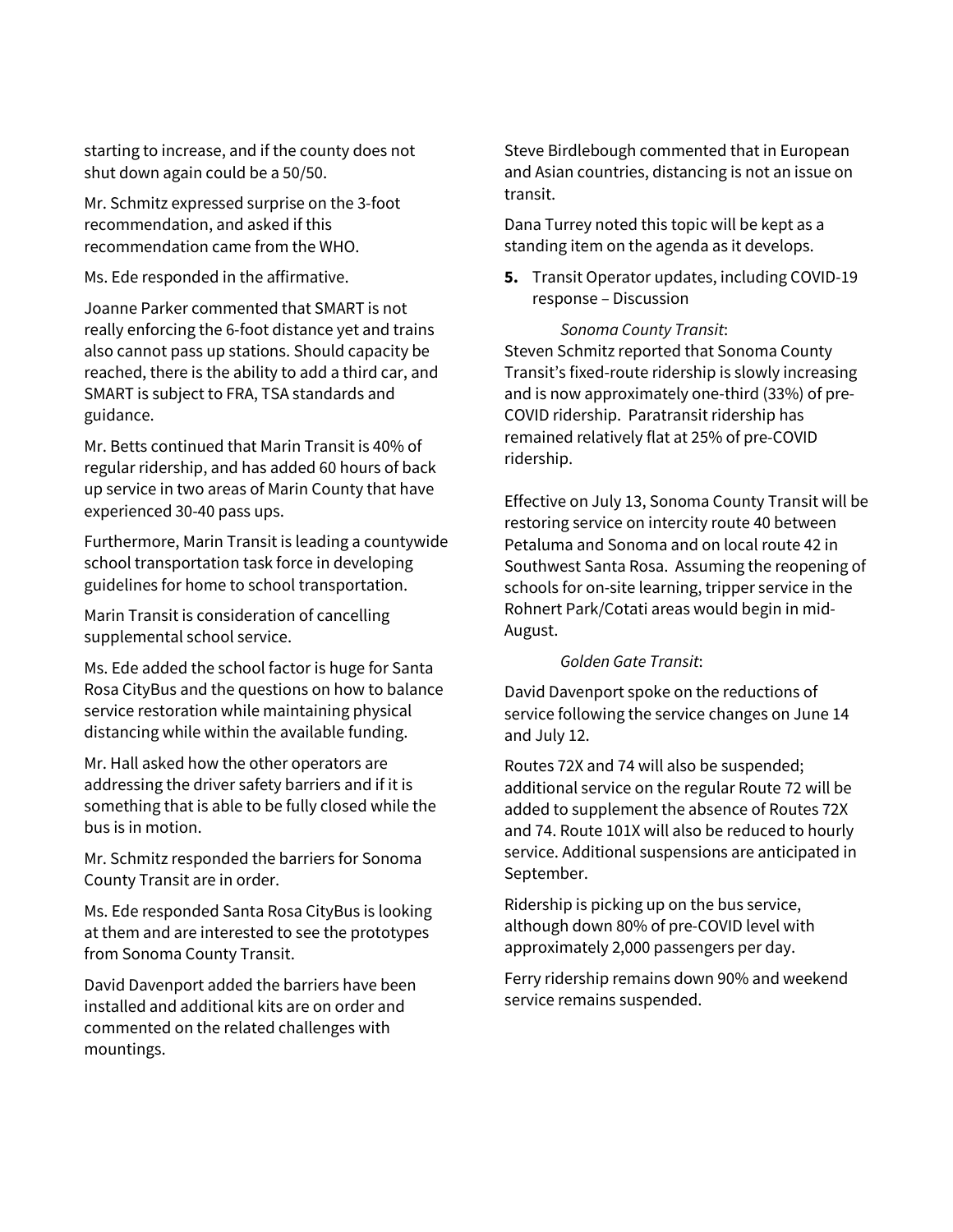Golden Gate Transit recently completed the ferry and bus survey, in which a total of 1,500 residents responded.

Mr. Davenport described the responses seen on the survey.

Furthermore, on July 1 a regularly scheduled fare change went into effect which included the discontinuation of the Sonoma Super Pass.

Clipper START implementation date has been set for July 15.

#### *Petaluma Transit*:

Jared Hall announced Petaluma Transit is using the electrostatic sprayers for bus cleaning.

Ridership remains down, at about 400 riders per day average. The ADA project at the transit facility for ramp improvements, landscaping, and fencing continues to be worked on.

All three paratransit orders have been received, and staff are updating the rider code of conduct.

The City of Petaluma is working on VMT work and quickly working on completing the VMT goals. There is a VMT committee in the City of Petaluma.

City of Petaluma also discussed a possible sustainability measure for the November ballot. A decision will be made between now through August 1. This would be a general tax.

Lastly, Petaluma Transit has requested opting in to the Clipper START program.

#### *Santa Rosa CityBus*:

Rachel Ede reported on increased ridership, stating the there are about 2,000 riders per weekday currently, and continue to work on service restoration and additional busses on the core routes.

Staff will be updating the Santa Rosa City Council on August 18 on service restoration planning and

the Clipper START program. Staff will seek direction/feedback from the Council.

Ms. Ede further reported the TFCA funding to be repurposed to offer fare-free rides for K-12 youth.

Robert Betts added Marin Transit has a similar since 2007 and is administered through the schools.

*SMART:* 

Joanne Parker reported SMART had approved a policy and requested participation in the Clipper STRT program. Ridership has increased as well.

SMART is also turning attention to Plan Bay Area activities and the exclusion of SMART being on the list of regional projects for funding going north of Windsor; exclusion on this list prevents additional funding north of Windsor until the next plan is updated in four years.

Furthermore, SMART has received the Affordable Housing Sustainable Community grant for the extension of the pathway from Joe Rodota Tail to Third Street in Santa Rosa. The City of Santa Rosa received funding for installation of a crossing on Third Street for a continuous pathway.

Staff are also working through the design of the MUP pathway from Bellevue Avenue (Santa Rosa) to Golf Course (Rohnert Park), and from Main Street (Penngrove) to Southpoint (Petaluma).

Libby Payan added the SMART Board of Directors has authorized the sale of the downtown Petaluma property to fund the design and construction of the second Petaluma station on Corona Road.

Marin Transit:

Robert Betts reported Marin Transit is operating regular service Monday through Saturday with five additional busses for back up service.

The Muir Woods shuttle is tentatively canceled through Labor Day, although possibly will be cancelled through remainder of the year.